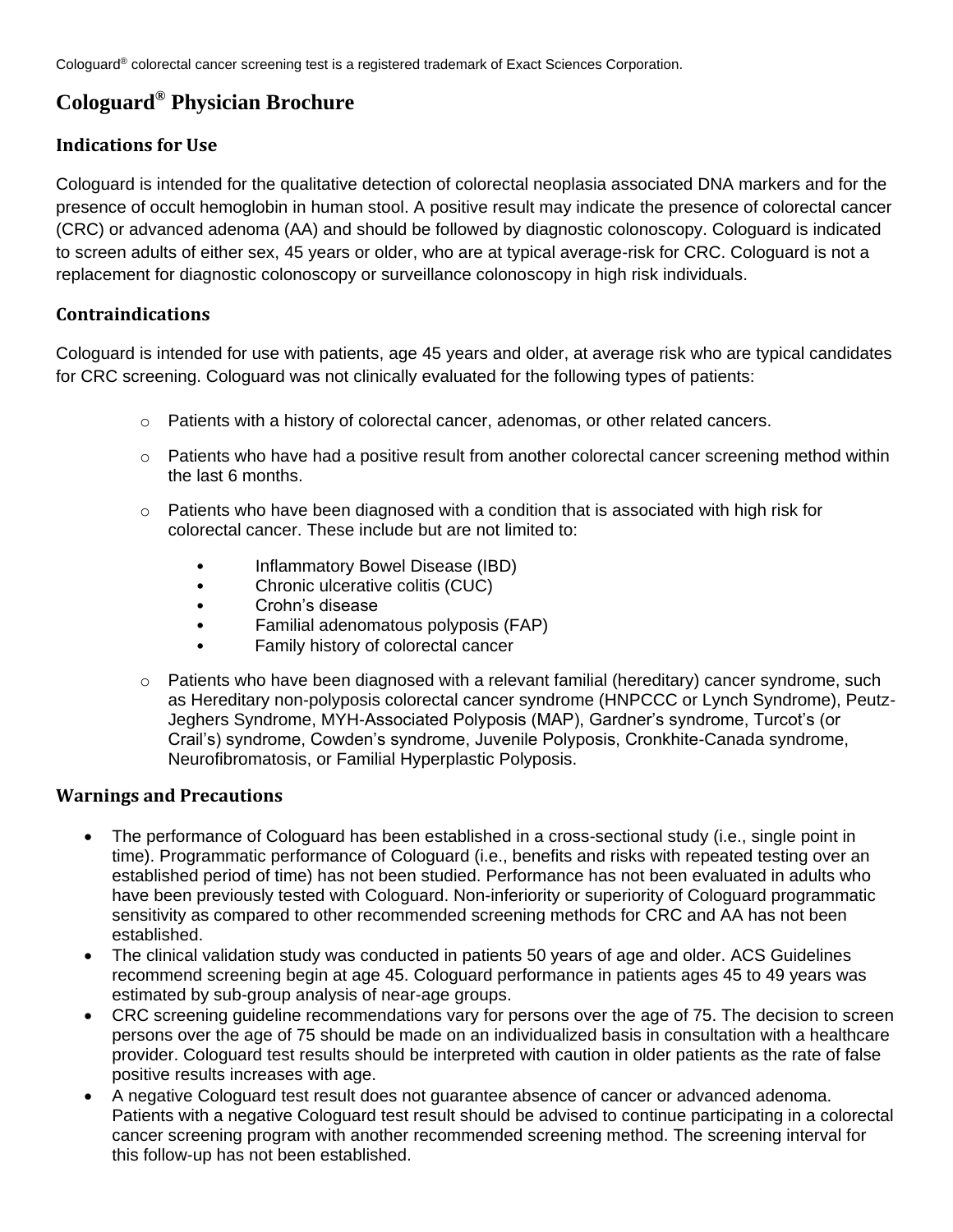- Cologuard may produce false negative or false positive results. A false positive result occurs when Cologuard produces a positive result, even though a colonoscopy will not find cancer or precancerous polyps. A false negative result occurs when Cologuard does not detect a precancerous polyp or colorectal cancer even when a colonoscopy identifies the positive result.
- Patients should not provide a sample for Cologuard if they have diarrhea or if they have blood in their urine or stool (e.g., from bleeding hemorrhoids, bleeding cuts or wounds on their hands, rectal bleeding, or menstruation).
- To ensure the integrity of the sample, the laboratory must receive the patient specimens within 72 hours of collection. Patients should send stool samples to the laboratory according to the instructions stated in the Cologuard Patient Guide.
- Patients should be advised of the caution listed in the Cologuard Patient Guide. Patients should NOT drink the preservative liquid.
- The risks related to using the Cologuard Collection Kit are low, with no serious adverse events reported among people in a clinical trial. Patients should be careful when opening and closing the lids to avoid the risk of hand strain.

## **RX Only**

## <span id="page-1-0"></span>**Table of Contents**

| Clinical Study: Multi-Target Colorectal Cancer Screening Test for the Detection of Colorectal Advanced Adenomatous            |  |
|-------------------------------------------------------------------------------------------------------------------------------|--|
|                                                                                                                               |  |
|                                                                                                                               |  |
|                                                                                                                               |  |
|                                                                                                                               |  |
|                                                                                                                               |  |
|                                                                                                                               |  |
|                                                                                                                               |  |
| COLOGUARD SUBGROUP ANALYSIS: PLEASE NOTE THAT THE CLINICAL STUDY WAS NOT DESIGNED TO EVALUATE SUBGROUPS AND SUBGROUP ANALYSIS |  |
|                                                                                                                               |  |
|                                                                                                                               |  |
|                                                                                                                               |  |
|                                                                                                                               |  |
|                                                                                                                               |  |

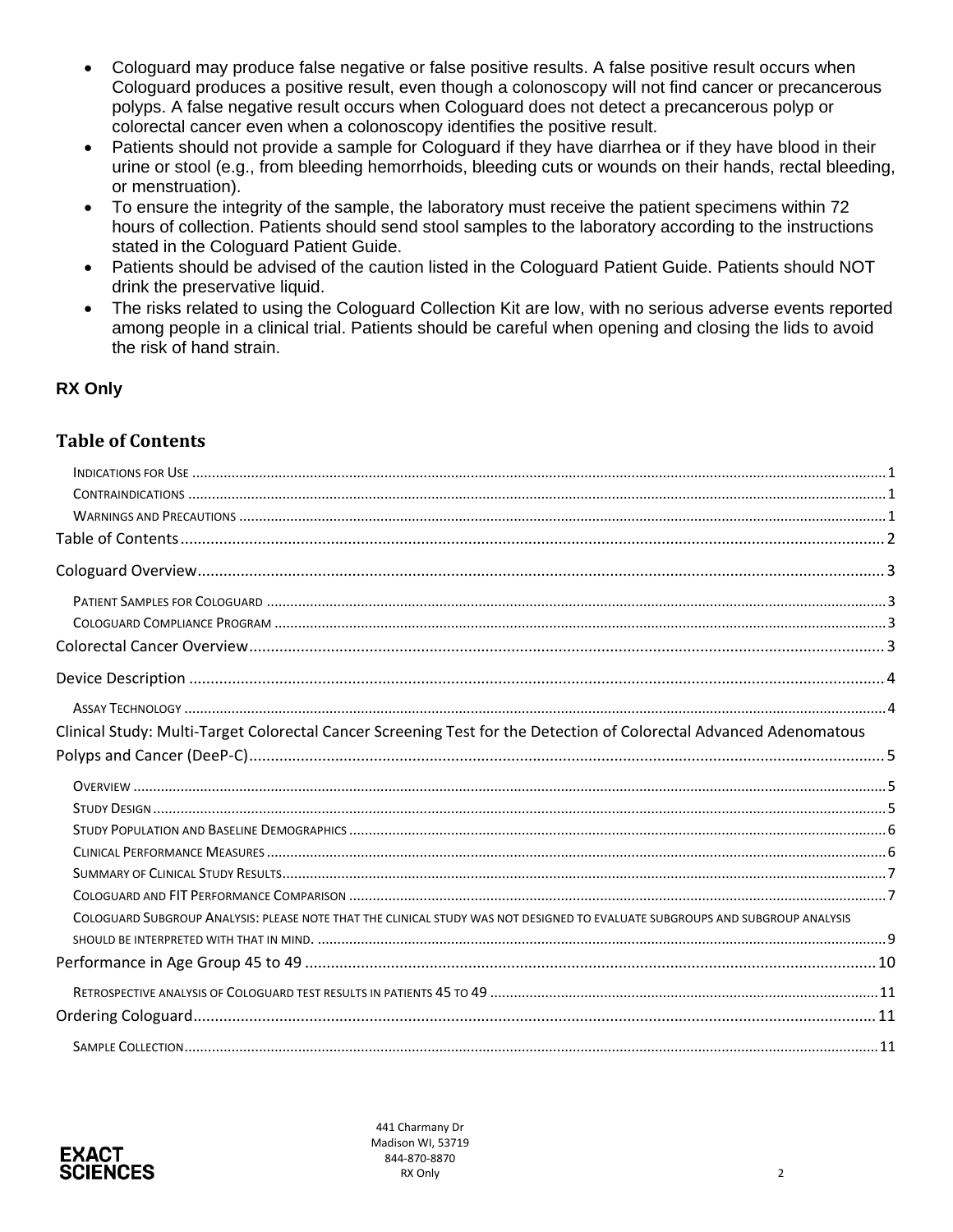| References |  |
|------------|--|

## <span id="page-2-0"></span>**Cologuard Overview**

Cologuard uses advanced multiple-marker, stool DNA technology to detect colorectal cancer (CRC) and advanced adenomas (AA). Cologuard is 92% sensitive for detection of CRC. Cologuard is a statistically superior noninvasive stool test for detecting CRC and AA, as shown in a head-to-head, cross-sectional clinical study of Cologuard and a commercially available fecal immunochemical test (OC FIT-CHEK, Polymedco, Inc.) ("FIT"). In the study, Cologuard specificity was 87% (the specificity calculation excluded both CRC and AA), which is lower than that of FIT.

Cologuard is designed to analyze patients' stool for the presence of 11 molecular markers, including hemoglobin and DNA markers, which may indicate the presence of colorectal cancer or advanced adenomas. Because cellular exfoliation of DNA into stool occurs continuously, Cologuard can detect pre-malignant neoplasia at early onset of abnormality.

Based on combined results of all of the DNA markers and hemoglobin, a single Cologuard result is determined. Cologuard results are qualitative, positive or negative. A patient with a positive result should be referred to a diagnostic colonoscopy. A patient with a negative result should continue with a regular screening schedule. If no result is obtained, a second stool collection may be requested.

### <span id="page-2-1"></span>**Patient Samples for Cologuard**

Patients are not required to undergo bowel preparation or follow dietary or medication restrictions in order to complete the test. Patients follow the detailed instructions in the Cologuard Patient Guide received with the collection kit, consisting of a container for collection of stool for DNA testing and a separate sampler for collection of stool for hemoglobin testing. Both of these stool samples are required to obtain a Cologuard result. Samples are sent to a qualified laboratory for processing and testing.

### <span id="page-2-2"></span>**Cologuard Compliance Program**

Cologuard includes a compliance program to handle collection kit shipment to the patient's home in addition to live representatives for patient support, patient reminders, and billing and reimbursement questions. The compliance program also provides compliance tracking for physicians to measure and improve patient compliance.

## <span id="page-2-3"></span>**Colorectal Cancer Overview**

Colorectal cancer (CRC) is the second leading cause of death from cancers affecting both men and women in the United States. One in 17 Americans will suffer from CRC during their lifetime; the lifetime risk is 30% higher for men than for women.<sup>1</sup> Early detection by screening has been shown to reduce CRC mortality.<sup>2,3,4</sup> Current guidelines for CRC screening in the average-risk population recommend initiation of screening at varying ages. The US Multi-Society Task Force on Colorectal Cancer recommends that screening begin at age 50 (age 45 for African Americans), as the incidence of both CRC and premalignant lesions increases sharply after this age.<sup>5</sup> The 2018 guideline update from the American Cancer Society gave a qualified recommendation to initiate screening at age 45 in all individuals based on increasing incidence of CRC in younger adults.<sup>6</sup>

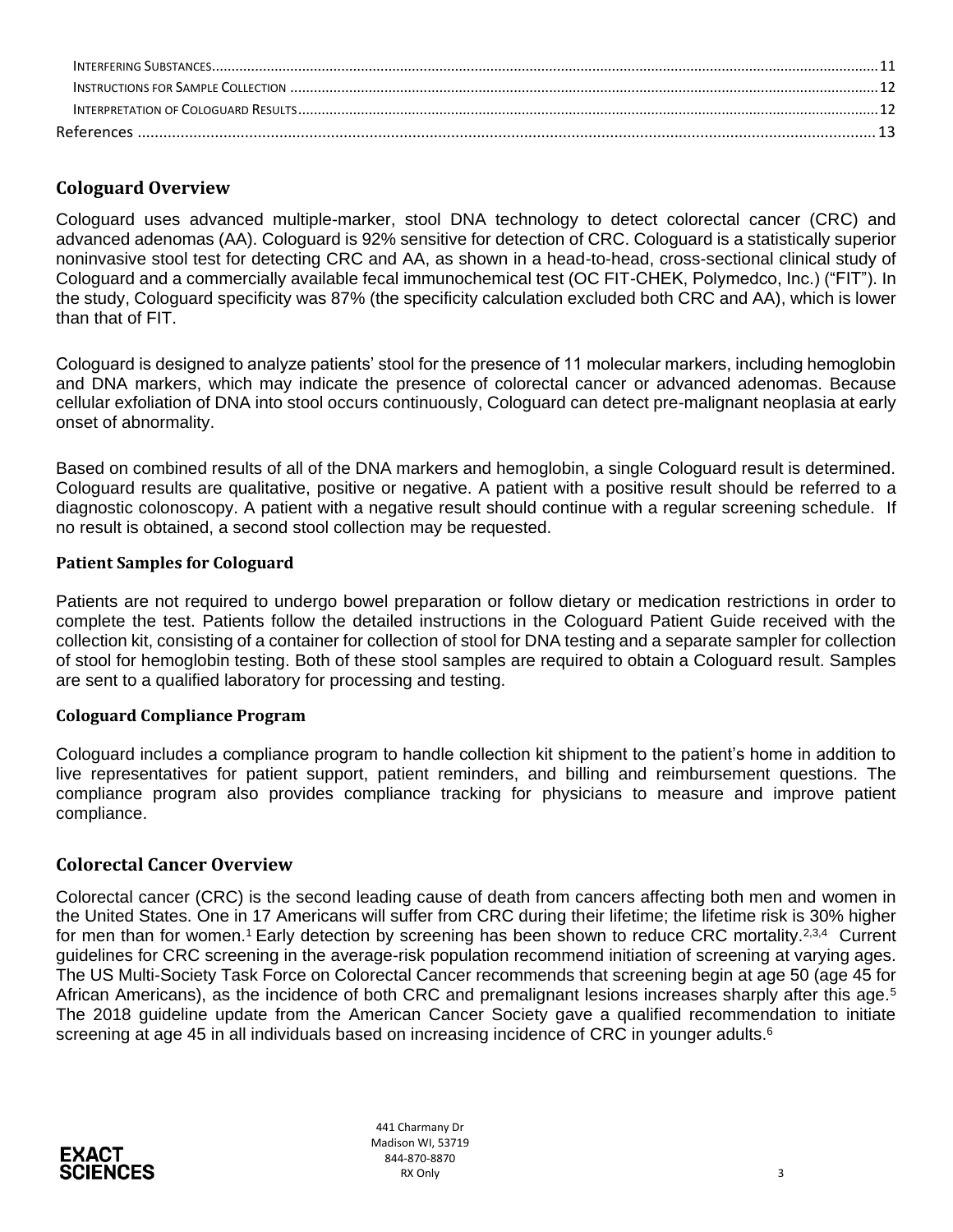One in 3 adults 50 years of age or older are not current with recommended CRC screening.<sup>7</sup> Less than half of adults 50-54 years of age and only 17.8% of adults ages 40-49 report recent screening for CRC.<sup>6</sup>

Detection of potentially pre-malignant lesions, also known as advanced adenomas (AA), is essential for CRC prevention. Advanced adenomas include any size adenomas with carcinomas in situ or high grade dysplasia (HGD), adenomas with villous growth patterns (>25%), or adenoma ≥1.0 cm in size.<sup>8-11</sup> Serrated lesions (polyps and sessile serrated adenoma) are typically found in the proximal colon, occur more frequently in the elderly, are often flat and inconspicuous endoscopically, and may have a more aggressive natural history than classic colorectal adenomas.<sup>9</sup>

## <span id="page-3-0"></span>**Device Description**

Cologuard utilizes a multi-target approach to detect DNA and hemoglobin markers associated with CRC, as well as pre-malignant colorectal neoplasia (i.e., AA). Three independent categories of biomarkers are targeted and provide an additive association with CRC and pre-malignant colorectal neoplasia

The first category of biomarkers involves epigenetic DNA changes characterized by aberrant gene promoter region methylation. The specific methylated gene targets include N-Myc Downstream-Regulated Gene 4 (NDRG4) and the Bone Morphogenetic Protein 3 (BMP3).<sup>12-13</sup> NDRG4 and BMP3 have been shown to be hypermethylated in colorectal cancer.<sup>1,10</sup> The Cologuard procedure incorporates bisulfite conversion of nonmethylated cytosine residues to uracil in the DNA sequence to enable sensitive detection of hypermethylated NDRG4 and BMP3.

The second category targets specific DNA point mutations in the v-Ki-ras2 Kirsten rat sarcoma viral oncogene homolog (KRAS) gene, which encodes a small GTPase that is activated transiently as a response to extracellular stimuli or signals.<sup>14-16</sup> KRAS mutations have been detected in up to 35% of colorectal cancers and the 7 mutations in Exon 2 detected by Cologuard account for 98% of KRAS mutations.<sup>18</sup> KRAS mutations, along with NDRG4 and BMP3 methylation markers, have been shown to be detected in the stool of subjects with colorectal neoplasia, including subjects with colorectal cancer and pre-malignant lesions. 17-18

The third category of biomarker is non-DNA based and detects hemoglobin, which can be associated with colonic bleeding. Results from the methylation, mutation, and hemoglobin assays are combined in the laboratory analysis to determine a positive or negative reportable result or no result.

### <span id="page-3-1"></span>**Assay Technology**

The patient stool samples are processed at the laboratory to isolate the DNA for testing. Amplification and detection of methylated target DNA (NDRG4, BMP3), KRAS point mutations, and ACTB (a reference gene for quantitative estimation of the total amount of human DNA in each sample) is performed using the Quantitative Allele-specific Real-time Target and Signal Amplification (QuARTS®) technology. Multi-plexed QuARTS reactions are processed using a real-time cycler with each marker (NDRG4, BMP3, KRAS, and ACTB) monitored separately through independent fluorescent detection channels. The hemoglobin stool sample is prepared and analyzed in a quantitative Enzyme-Linked Immunosorbent Assay (ELISA) that determines the concentration of hemoglobin in the sample.

Run control samples for both the QuARTS assays and hemoglobin assay are tested along with patient samples to show that the process has been performed appropriately. Results from the methylation, mutation, and hemoglobin assays are combined during analysis to determine a positive result, negative result, or no result.



441 Charmany Dr Madison WI, 53719 844-870-8870 RX Only the contract of the contract of the contract of the contract of the contract of the contract of the contract of the contract of the contract of the contract of the contract of the contract of the contract of the co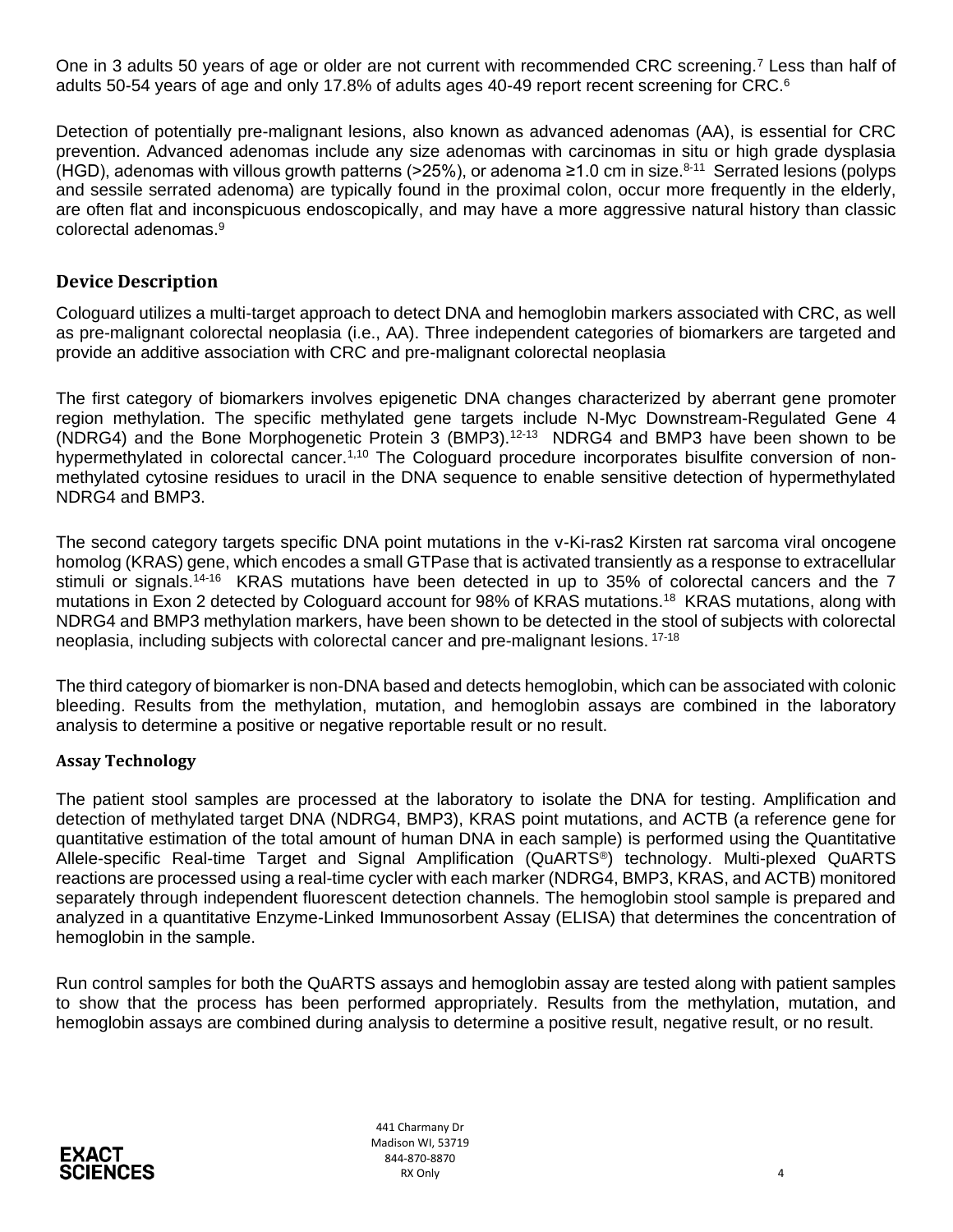# <span id="page-4-0"></span>**Clinical Study: Multi-Target Colorectal Cancer Screening Test for the Detection of Colorectal Advanced Adenomatous Polyps and Cancer (DeeP-C)**

## <span id="page-4-1"></span>**Overview**

Cologuard was the subject of a prospective, multi-centered, pivotal trial, Multi-Target Colorectal Cancer Screening Test for the Detection of Colorectal Advanced Adenomatous Polyps and Cancer: DeeP-C Study, ("DeeP-C" or "the study"). A total of 12,776 patients were enrolled from 90 sites, including both colonoscopy centers and primary care sites. The results of the study demonstrated the safety and effectiveness of Cologuard as a screening test for the detection of markers associated with the presence of CRC and colorectal neoplasia. Cologuard demonstrated 92.3% CRC sensitivity and 86.6% specificity (specificity in this study excludes CRC and AA), using colonoscopy with histopathological confirmation as the reference method. These results met the protocol-specified criteria for primary performance measures and study success. The study results exceeded the prospectively specified sensitivity threshold by nearly 20%. The study further compared CRC and AA detection by Cologuard to a commercially available fecal immunochemical test (OC FIT-CHEK, Polymedco, Inc.) ("FIT"), successfully demonstrating superiority for CRC (p=0.0018) and AA (p<0.0001) sensitivity.

### <span id="page-4-2"></span>**Study Design**

The study was designed to enroll subjects of either sex between the ages of 50 and 84 years (inclusive), who were at average risk for development of colorectal cancer and asymptomatic for gastrointestinal symptoms warranting diagnostic colonoscopy. In addition, subject enrollment was age-weighted toward a slightly older population to increase the point prevalence of colorectal cancer in this study. 64% of subjects in the actual study population were of age 65-84.

Subjects participating in the pivotal trial provided a stool sample and subsequently underwent colonoscopy within 90 days of study enrollment. Subjects collected stool samples for Cologuard and FIT testing at home. Subjects then underwent colonoscopy per standard of care. Subjects and physicians remained blinded to the results of Cologuard and the FIT. Results from Cologuard and the FIT test were compared to the results of the colonoscopy examination and histopathologic diagnosis of all significant lesions either biopsied or removed.

Negative colonoscopy findings were categorized as negative (Table 1, category 6.2). Histopathological results from biopsied tissue or excised lesions were categorized based on the most clinically significant lesion present (i.e. the index lesion) by a central pathologist according to the pre-specified standards outlined in Table 1. Sensitivity analysis was performed using positive findings in categories 1 and 2 while specificity was calculated using categories 3 through 6 (all findings excluding CRC and AA).

| Category | Findings                                                                                                                 |  |  |  |
|----------|--------------------------------------------------------------------------------------------------------------------------|--|--|--|
|          | CRC, all stages (I-IV)                                                                                                   |  |  |  |
| 2        | Advance adenoma, including the following subcategories:<br>2.1 - Adenoma with carcinoma in situ/high grade dyplasia, any |  |  |  |
|          | size                                                                                                                     |  |  |  |
|          | 2.2 – Adenoma, villous growth pattern (>25%), any size                                                                   |  |  |  |
|          | $2.3 -$ Adenoma $> 1.0$ cm in size, or                                                                                   |  |  |  |
|          | $2.4$ – Serrated lesion, $> 1.0$ cm in size                                                                              |  |  |  |
| 3        | 1 or 2 adenoma (s), $>5$ mm in size, or < 10 mm size, non-                                                               |  |  |  |
|          | advanced                                                                                                                 |  |  |  |
|          | > 3 adenomas, <10mm, non-advanced                                                                                        |  |  |  |
| 5        | 1 or 2 adenoma(s), ≤5 mm in size, non-advanced                                                                           |  |  |  |
| 6        | Negative - No neoplastic findings                                                                                        |  |  |  |
|          | 6.1 - negative upon histopathological review                                                                             |  |  |  |

|  |  | Table 1: Category definitions |
|--|--|-------------------------------|
|--|--|-------------------------------|

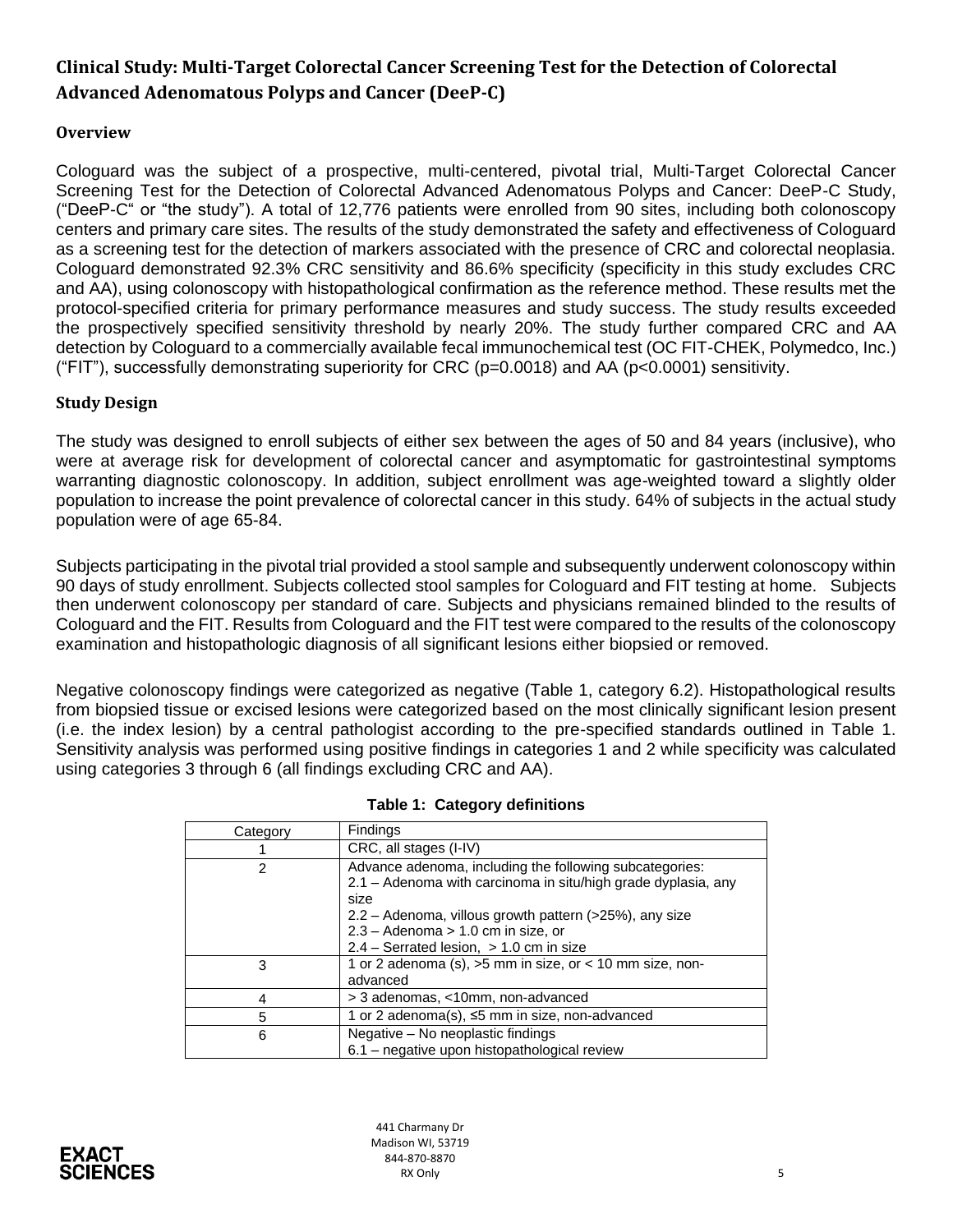### <span id="page-5-0"></span>**Study Population and Baseline Demographics**

Study enrollment and population demographics are summarized in Figure 1. A total of 10,023 subjects with colonoscopy and Cologuard data were included in the primary analysis population. This population included 65 subjects with CRC. Analysis was conducted to rule out bias associated with the subjects excluded from the analysis population.

The average age of subjects included in the primary analysis was 64.2 years, and there were a slightly higher percentage of female subjects (5,378/10,023, 53.7%) as compared with male subjects (4,645 /10,023, 46.3%). Two 49-year-old subjects and one 44-year old subject were included in the study, which is inconsistent with the intended user population. Each of these subjects was a true negative on Cologuard and their inclusion did not notably impact data analyses. The majority of subjects were White (8,422/10,023, 84.1%), although 10.7% of the population were Black or African American subjects (1,071/10,023). Nearly 10% of subjects were Hispanic or Latino (991/10,023, 9.9%). Average BMI was 28.8 and the majority of subjects never smoked (5.531 /10,023, 55.2%).



**Figure 1: Clinical Study Demographics**

# <span id="page-5-1"></span>**Clinical Performance Measures**

The primary and secondary performance measures for the clinical study are summarized in Table 2 below. The primary performance measures were the sensitivity and specificity of Cologuard for CRC, using colonoscopy with histopathology as the reference method. The primary analysis required that the lower bound of the 95% one-sided confidence interval for the sensitivity of Cologuard for CRC exceed 65%. The specificity analysis for CRC required that the lower bound of the one-sided 95% confidence interval exceed 85%.

With respect to the secondary performance measure, Cologuard was compared to FIT using a non-inferiority test for CRC sensitivity and using a superiority test for advanced adenoma (AA) sensitivity. In order for Cologuard to be deemed non-inferior to FIT, the one-sided 95% confidence interval lower bound for the Cologuard – FIT difference in percentages with a positive test among subjects with CRC was required to exceed -5%. Establishing

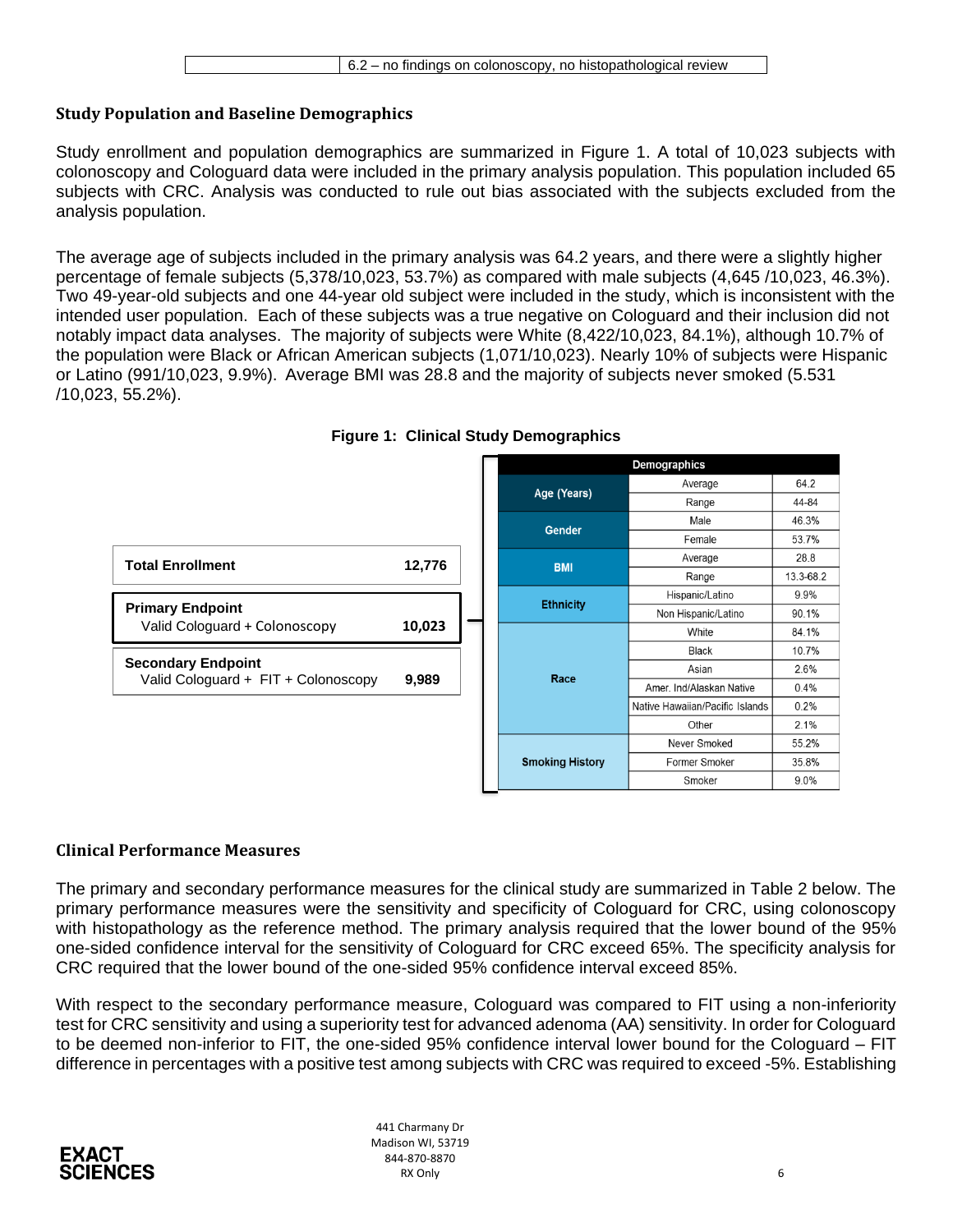| <b>Primary Performance</b><br>measures | Determine the CRC sensitivity and specificity of Cologuard. |
|----------------------------------------|-------------------------------------------------------------|
| Secondary<br>Performance<br>measures   | Compare Cologuard to FIT for CRC and AA sensitivity.        |

**Table 2: Clinical Study Primary and Secondary Performance Measures**

### <span id="page-6-0"></span>**Summary of Clinical Study Results**

Results from the clinical study demonstrated that Cologuard successfully met the primary performance measure of the study, establishing a clinically meaningful sensitivity and specificity for CRC. Sensitivity of Cologuard for CRC was 92.3% (60/65) with a one-sided 95% confidence interval lower bound of 84.5, substantially exceeding the protocol-specified threshold of 65%. In addition, Cologuard successfully demonstrated a clinically meaningful specificity according to the protocol-specified criteria. The specificity of Cologuard was 86.6%, with a one-sided 95% confidence interval lower bound of >86.0%.

Clinical study results demonstrated superiority of Cologuard to FIT for sensitivity in detecting CRC. Secondary performance measures included an analysis of performance Cologuard and FIT using colonoscopy as a reference. Cologuard correctly detected 60 of the 65 total CRC cases identified by colonoscopy (92.3%). FIT captured only 48 of the 65 CRC cases identified by colonoscopy (73.8%). FIT identified only a single cancer that was not identified by Cologuard. Cologuard, meanwhile, identified 13 cancers that were missed by FIT. Cologuard was compared to FIT using a non-inferiority test for CRC sensitivity. In addition, Cologuard demonstrated superiority over FIT with respect to sensitivity for CRC using an exact McNemar's comparison test as the one-sided p-value (p=0.0018) was well below the p <0.025 threshold for superiority. The lower bound of the one-sided confidence interval for the Cologuard – FIT difference was 0.080, substantially exceeding the protocol-specified non-inferiority threshold of -0.05.

Establishing superiority for AA sensitivity required a one-sided p-value <0.025 (exact McNemar's comparison test). Cologuard demonstrated superiority for AA sensitivity, with a p-value of <0.0001, substantially below the threshold for superiority of p<0.025. FIT identified only 29 AA cases that were not captured by Cologuard, while Cologuard identified 170 AA cases that were not positive on the FIT test.

Analysis was also performed to calculate the Cologuard negative predictive value (NPV) for Category 1 (CRC) and Category 2 (AA). Clinical results show that a negative patient result for Cologuard gives 99.94% assurance that the patient does not have cancer and a 94.79% chance that the patient does not have an advanced adenoma.

## <span id="page-6-1"></span>**Cologuard and FIT Performance Comparison**

Cologuard was superior to FIT for both CRC and AA detection. Cologuard also demonstrated high sensitivity for detection of lesions and polyps which historically have been difficult to capture with FIT, including early stage CRC, proximal lesions, and higher risk precancerous lesions. Cologuard demonstrated a numerically greater sensitivity than FIT for detection of CRC and AA across lesion subgroups. Sensitivity results are summarized in Table 3 and Table 4 below. As noted above, Cologuard specificity was 86.6% and FIT specificity was 95%. These specificity measures excluded CRC and AA for both tests.

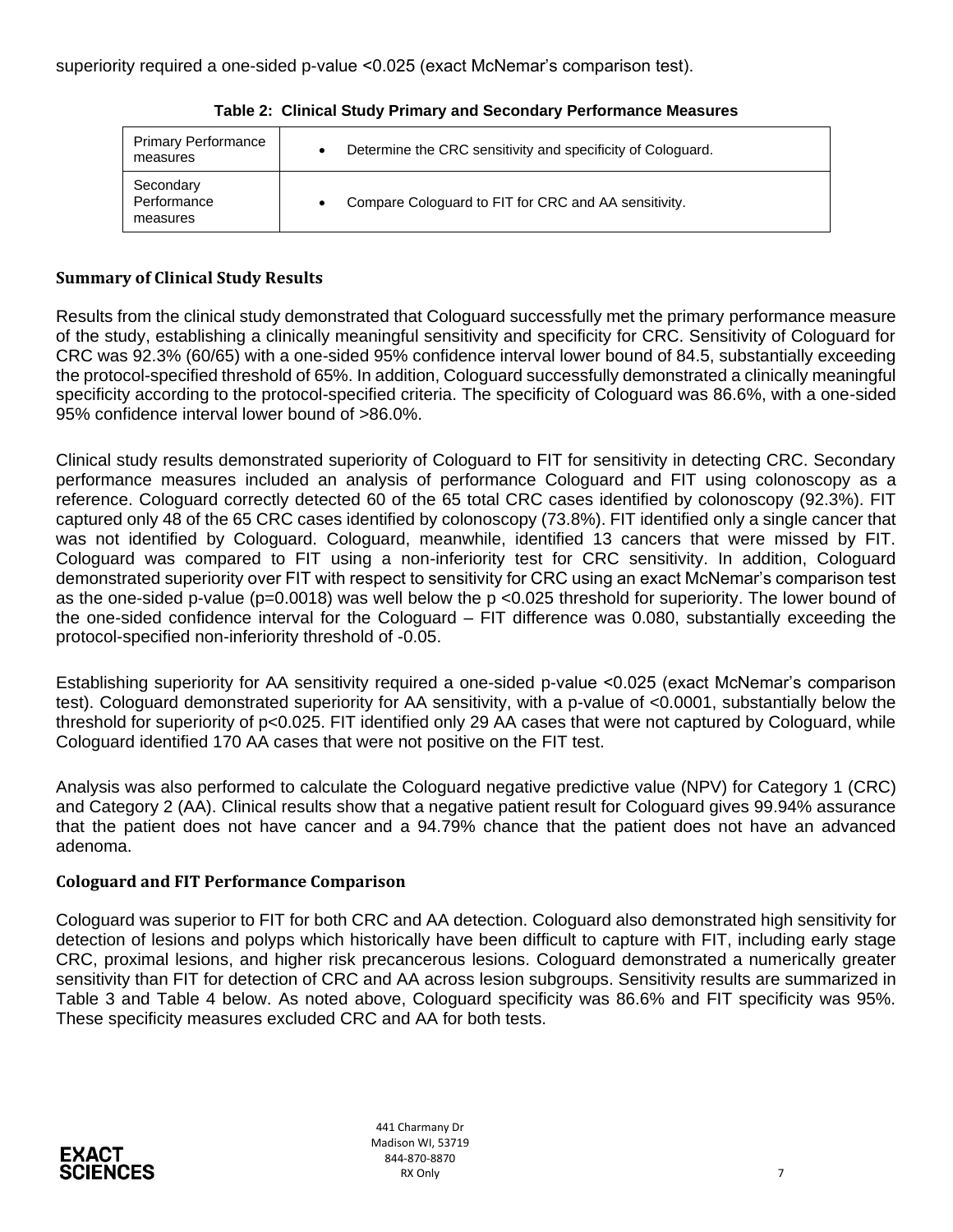Cologuard sensitivity for stage I cancer was 89.7% compared to 65.5% for FIT (p=0.039). Sensitivity for stage II cancer was 100.0% for Cologuard compared to 76.2% for FIT (p=0.062). CRC sensitivity was also compared to FIT by size of the lesion, with higher detection at each lesion size than FIT. When analyzed by lesion location, Cologuard showed 90.0% sensitivity for proximal cancer compared to 66.7% for FIT (p=0.039). Cologuard also detected higher risk precancerous lesions, including high grade dysplasia (69.2% Cologuard, 46.2% FIT, p=0.004) and sessile serrated polyps (43.0% Cologuard, 5.1% FIT, p<0.001). Cologuard and FIT were both better at detecting precancerous lesions as lesion size increased from 0.5 cm to ≥3 cm (value for trend for both was p<0.001).

| Subgroup                  | $n =$          | Cologuard<br><b>Sensitivity</b> | <b>FIT</b><br><b>Sensitivity</b> |  |
|---------------------------|----------------|---------------------------------|----------------------------------|--|
| Cancer Stage              |                |                                 |                                  |  |
| CRC, all stages (p=0.018) | 65             | 92.3%                           | 73.8%                            |  |
| Stage I (p=0.039)         | 29             | 89.7%                           | 65.5%                            |  |
| Stage II (p=0.062)        | 21             | 100.0%                          | 76.2%                            |  |
| Stage III                 | 10             | 90.0%                           | 90.0%                            |  |
| Stage IV                  | $\overline{4}$ | 75.0%                           | 75.0%                            |  |
| Stage I-III (p=0.002)     | 60             | 93.3%                           | 73.3%                            |  |
| <b>Cancer Size</b>        |                |                                 |                                  |  |
| $< 5$ mm                  | 0              | 0                               | 0                                |  |
| 5-9 mm                    | 5              | 80.0%                           | 60.0%                            |  |
| 10-19 mm                  | 14             | 92.9%                           | 85.7%                            |  |
| 20-29 mm                  | 12             | 91.7%                           | 66.7%                            |  |
| $\geq$ 30 mm              | 34             | 94.1%                           | 73.5%                            |  |
| Cancer location           |                |                                 |                                  |  |
| Proximal (p=0.039)        | 30             | 90.0%                           | 66.7%                            |  |
| Distal ( $p=0.062$ )      | 35             | 94.3%                           | 80.0%                            |  |

#### **Table 3: Cologuard and FIT Cancer Sensitivity**

\*Cologuard specificity was 86.6% and FIT specificity was 95%. These specificity measures excluded CRC and AA for both tests.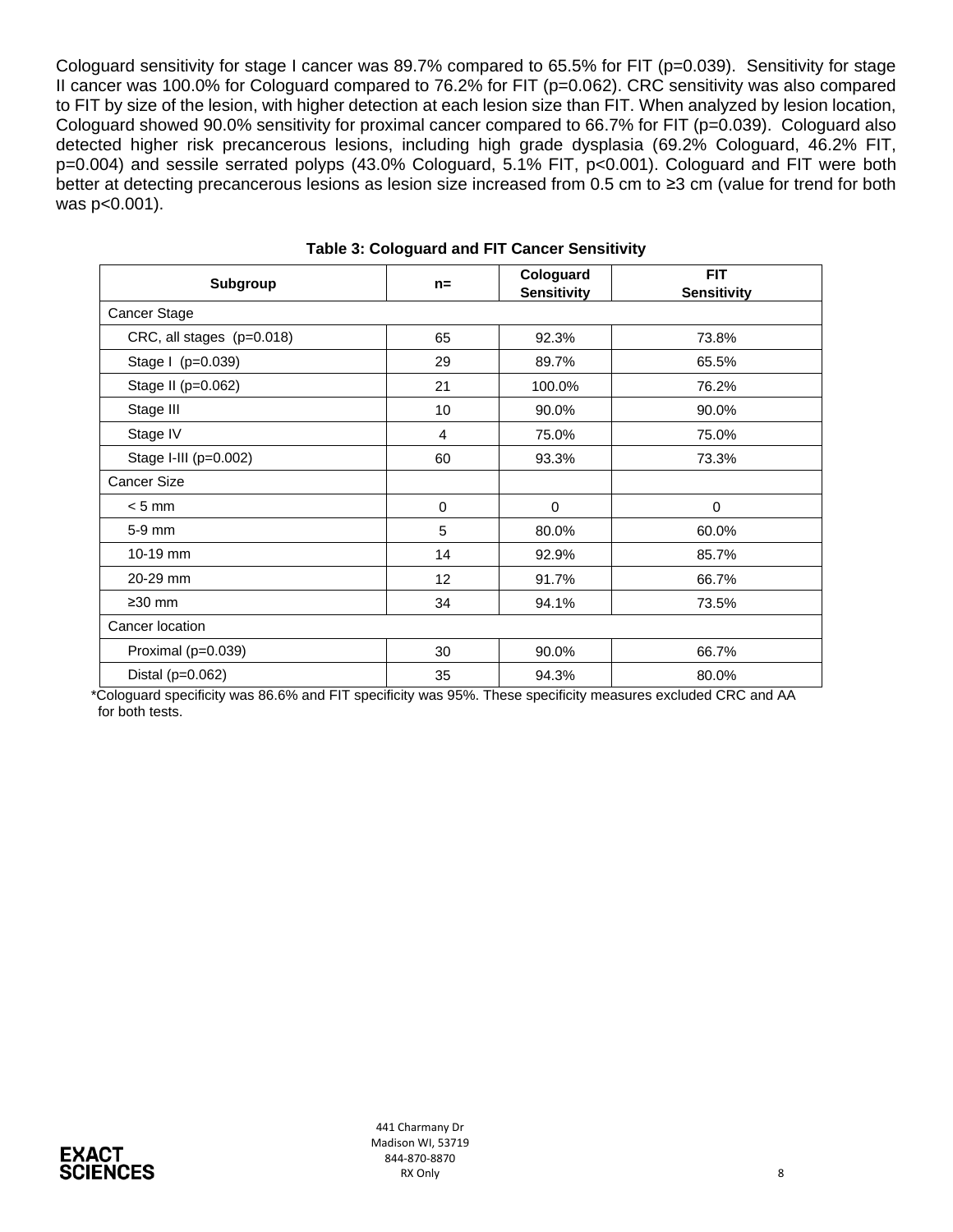| Subgroup                                      | Cologuard<br>$n =$      | Cologuard<br><b>Sensitivity</b> | <b>FIT</b><br>$n =$     | <b>FIT</b><br><b>Sensitivity</b> |
|-----------------------------------------------|-------------------------|---------------------------------|-------------------------|----------------------------------|
| Pre-malignant Neoplasia                       |                         |                                 |                         |                                  |
| AA, all subcategories (p<0.001)               | 760                     | 42.4%                           | 757                     | 23.8%                            |
| High grade dysplasia (p-0.004)                | 39                      | 69.2%                           | 39                      | 46.2%                            |
| Sessile serrated $\geq 10$ mm ( $p < 0.001$ ) | 100                     | 43.0%                           | 99                      | 5.1%                             |
| AA location                                   |                         |                                 |                         |                                  |
| Proximal (p<0.001)                            | 433                     | 33.0%                           | 431                     | 15.5%                            |
| Distal (p<0.001)                              | 326                     | 54.6%                           | 325                     | 34.8%                            |
| Lesion Size                                   | p value for trend<0.001 |                                 | p value for trend<0.001 |                                  |
| $< 5$ mm                                      | 10                      | 20.0%                           | 10                      | 20.0%                            |
| $5-9$ mm                                      | 56                      | 32.1%                           | 56                      | 14.3%                            |
| $10-19$ mm                                    | 577                     | 39.0%                           | 574                     | 20.9%                            |
| 20-29 mm                                      | 79                      | 64.6%                           | 79                      | 43.0%                            |
| $\geq$ 30 mm                                  | 38                      | 68.4%                           | 38                      | 42.1%                            |

**Table 4: Cologuard and FIT Advanced Adenoma Sensitivity**

\*Cologuard specificity was 86.6% and FIT specificity was 95%. These specificity measures excluded CRC and AA for both tests.

### <span id="page-8-0"></span>**Cologuard Subgroup Analysis: please note that the clinical study was not designed to evaluate subgroups and subgroup analysis should be interpreted with that in mind.**

The clinical study results were analyzed according to various demographic characteristics, including gender, age, and race/ethnicity as summarized in Table 5 below. Although CRC sensitivity was higher for males versus females and higher in Whites and Asians compared to Black/African Americans, AA sensitivity and specificity remained consistent across subgroups, with only a few differences likely attributed to a lower number of subjects from all subpopulations in the study.

Cologuard CRC sensitivity was higher for males versus females. Meanwhile, specificity of Cologuard was similar for females as compared with males. Specificity was 87.3% (4,398/5,037) for females, compared with 85.8% (3,569/4,161) for male subjects. Advanced adenoma detection showed similar results between males and females.

For age, Cologuard sensitivity for CRC was consistently high across all age groups. Sensitivity for patients 65 years of age and older ranged from 88.9% to 100.0%. Although sensitivity was 75% for subjects age 60-64, the number of CRC cases was particularly small in this age group  $(n = 4)$ ; only one CRC case was not detected by Cologuard. With respect to AA, sensitivity was similar across all age groups, with sensitivity as high as 46.8% for subjects between the ages of 70 and 79. Cologuard specificity for CRC was also high across all age groups. Specificity was in the 80% range or above for most age groups, aside from subjects > 75 years old. Specificity for AA was also similar across age groups.

Cologuard CRC sensitivity was very high among White subjects, but lower among Black or African American subjects) and high among the small number of Asian CRC cases. However, the results observed in Black/African American subjects may have been affected by the low overall number of cancer cases in that subpopulation. Sensitivity among Hispanic or Latino subjects was high, although the sample size was small.

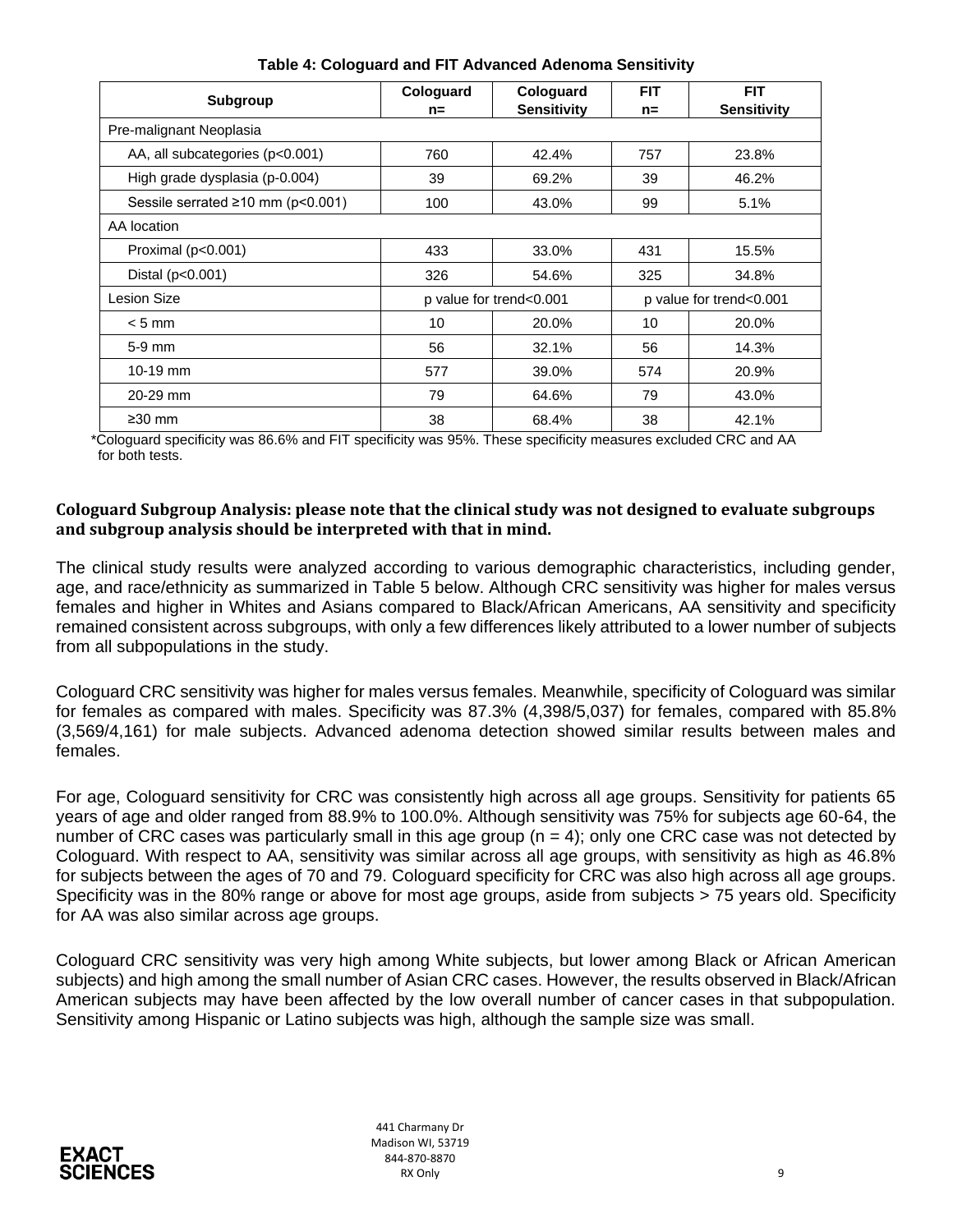Cologuard sensitivity for AA was similar for White and Black/African American subjects. Sensitivity was also similar among Hispanic/Latino subjects. AA sensitivity was lower among Asian subjects and very high for American Indian or Alaskan Natives, compared with other groups. Only the American Indian and Alaskan Native subpopulations showed higher sensitivity in AA detection. Differences between racial and ethnic subpopulation results may be affected by the small number of subjects in the African American and American Indian or Alaska Native subpopulations. Cologuard specificity was high across all racial and ethnic groups, with rates > 85% for most groups.

| <b>Subgroup</b>                              | <b>CRC Sensitivity</b> | <b>AA sensitivity</b> | <b>Specificity</b> |
|----------------------------------------------|------------------------|-----------------------|--------------------|
| Gender                                       |                        |                       |                    |
| Male                                         | 34/34 (100%)           | 201/450 (44.7%)       | 3569/4161 (85.8%)  |
| Female                                       | 26/31 (83.9%)          | 121/310 (39%)         | 4398/5037 (87.3%)  |
| Age                                          |                        |                       |                    |
| $<$ 60 $\vee$ rs                             | 7/7 (100.0%)           | 65/171 (38.0%)        | 2491/2703 (92.2%)  |
| 60-64 yrs                                    | $3/4$ (75.0%)          | 24/57 (42.1%)         | 681/765 (89.0%)    |
| 65-69 yrs                                    | 19/20 (95.0%)          | 125/301 (41.5%)       | 2871/3352 (85.7%)  |
| 70-74 yrs                                    | 16/18 (88.9%)          | 72/154 (46.8%)        | 1292/1566 (82.5%)  |
| 75-79 yrs                                    | 6/6 (100.0%)           | 29/62 (46.8%)         | 480/617 (77.8%)    |
| $>79$ yrs                                    | 9/10 (90.0%)           | 7/15 (46.7%)          | 152/195 (77.9%)    |
| Race                                         |                        |                       |                    |
| White                                        | 53/55 (96.4%)          | 271/641 (42.3%)       | 6639/7726 (85.9%)  |
| <b>Black or African American</b>             | 5/8 (62.5%)            | 36/85 (42.4%)         | 879/978 (89.9%)    |
| Asian                                        | 1/1 (100.0%)           | 4/13 (30.8%)          | 229/245 (93.5%)    |
| American Indian or Alaska Native             | 0/0                    | 3/4 (75.0%)           | 24/32 (75.0%)      |
| Native Hawaiian or Other Pacific<br>Islander | 0/0                    | 0/0                   | 21/23 (91.3%)      |
| Other                                        | 1/1 (100.0%)           | 7/16 (43.8%)          | 171/189 (90.5%)    |
| Ethnicity                                    |                        |                       |                    |
| Hispanic or Latino                           | 8/9 (88.9%)            | 23/59 (39.0%)         | 837/923 (90.7%)    |
| Not Hispanic or Latino                       | 52/56 (92.9%)          | 298/700 (42.6%)       | 7127/8272 (86.2%)  |

#### **Table 5: Cologuard Performance by Subgroup**

### <span id="page-9-0"></span>**Performance in Age Group 45 to 49**

The American Cancer Society Colorectal Cancer Screening Guideline (2018) lowered the recommended age to start colorectal cancer screening from 50 to 45 for patients at average risk for CRC and included the use of the multi-target stool DNA test (Cologuard) for cancer screening within that recommendation, along with other stool-based non-invasive tests and structural (visual) examination options, depending on patient preference and test availability.<sup>19</sup> The ACS based their recommendation on colorectal cancer (CRC) incidence and mortality rates, results from microsimulation modeling that demonstrate a favorable benefit-to-burden balance of screening beginning at age 45, and the expectation that screening will perform similarly in adults ages 45 to 49 as it does in adults ages 50 and older.

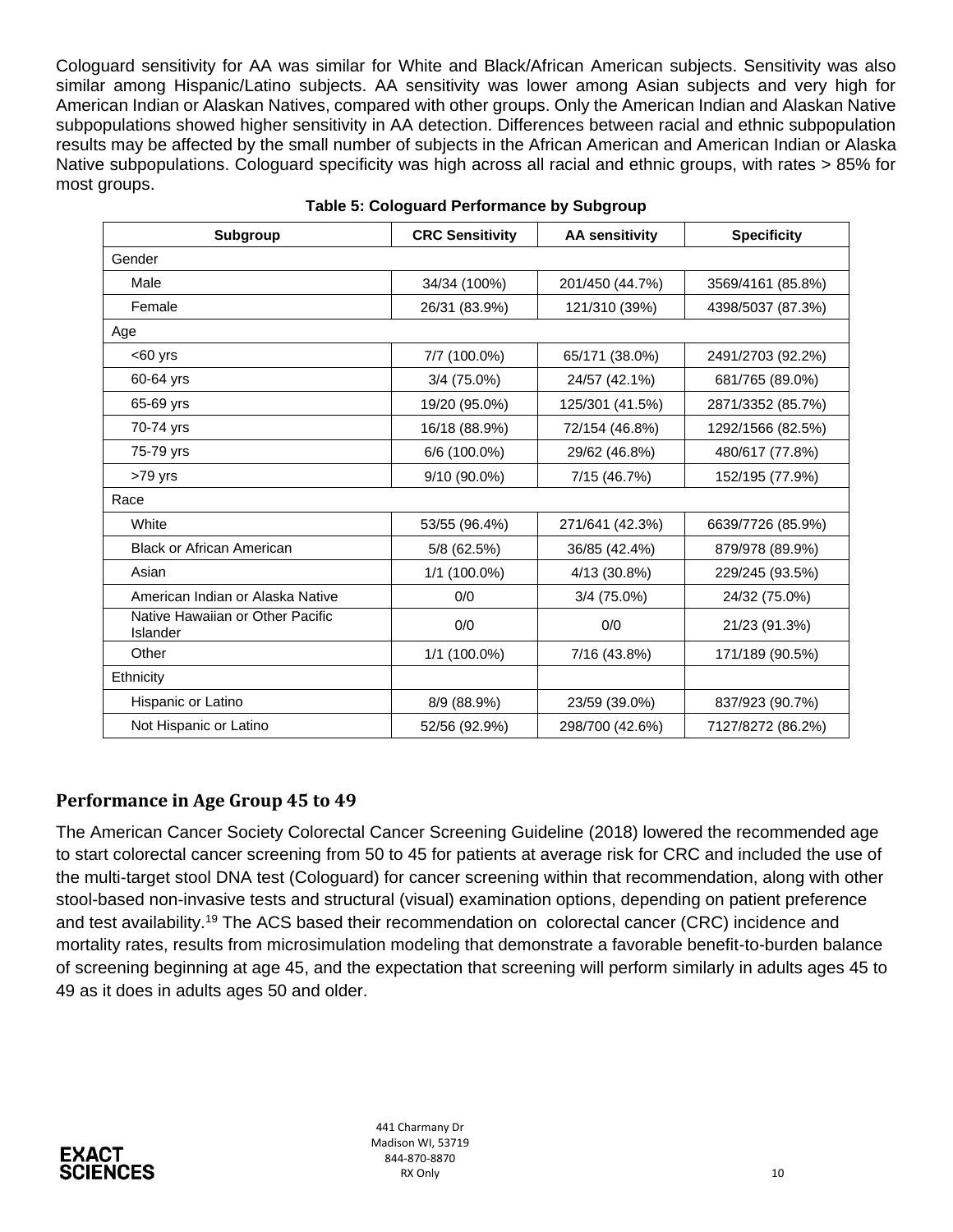### <span id="page-10-0"></span>**Retrospective analysis of Cologuard test results in patients 45 to 49**

Retrospective data were collected to evaluate whether Cologuard performance in samples from patients ages 45 to 49 years is comparable to that achieved in samples obtained from patients ages 50 and older. Through September 2018, there had been 2241 completed Cologuard tests (through Exact Sciences Laboratories) aged 45 to 49 years. It is unknown if these patients were at average risk. Of these tests, 7.4% (165/2241) had a positive result and 92.6% (2076/2241) had a negative result, indicating the specificity in this age group is ≥92.6%, which is comparable to the specificity of patients ages 50 to 59 from the DeeP-C study. Follow-up data were not available from the 2241 completed Cologuard tests to confirm colorectal cancer outcomes for either positive or negative results.

## <span id="page-10-1"></span>**Ordering Cologuard**

Cologuard is available for physicians to order through the Exact Sciences Laboratories online portal at www.CologuardTest.com or through paper requisition. Cologuard includes a compliance program and provides attentive service to physicians and patients with live operators. For any questions about Cologuard or specific questions on how to order the test, please contact Exact Sciences Laboratories.

Exact Sciences Laboratories 145 E. Badger Rd, Suite 100 Madison, WI 53713 844-870-8870

### <span id="page-10-2"></span>**Sample Collection**

- Samples for use with Cologuard must be collected with the Cologuard Collection Kit (Exact Sciences, 100026), including a stool sample for DNA testing (Container) and a stool sample for Hemoglobin testing (Tube).
- Patients should not provide a sample if they have diarrhea or blood in their urine or stool from bleeding hemorrhoids, bleeding cuts or wounds on their hands, rectal bleeding, or menstruation.
- Patients should familiarize themselves with detailed information contained in Cologuard Patient Guide and collection instructions before completing sample collection.
- The use of this kit requires sitting down on the toilet and standing up from the toilet. Patients should have someone available to help them sit down or stand up if needed.
- To ensure the integrity of the sample, the laboratory must receive patient specimens within 72 hours of collection. Patients should send stool samples to the laboratory according to the instructions stated in the Cologuard Patient Guide.

### <span id="page-10-3"></span>**Interfering Substances**

There are no known interfering substances with Cologuard. The molecular and hemoglobin assays of the test were challenged independently with the substances that could potentially be found in patient samples, including common lotions and creams, feminine over the counter products, stool softeners, anti-diarrhea products, laxatives, anti-acids, upset stomach relief products, urine, alcohol, common vegetables and fruits, fats, and lipids. There was no observed interference with any substance in either assay. The hemoglobin assay was also tested with antibiotics, anti-inflammatories, anti-fungal drugs, pain relievers, and decongestants with no observed interference. The molecular assay was additionally tested with animal genomic DNA of commonly edible animals (both high and low levels) with no observed interference.

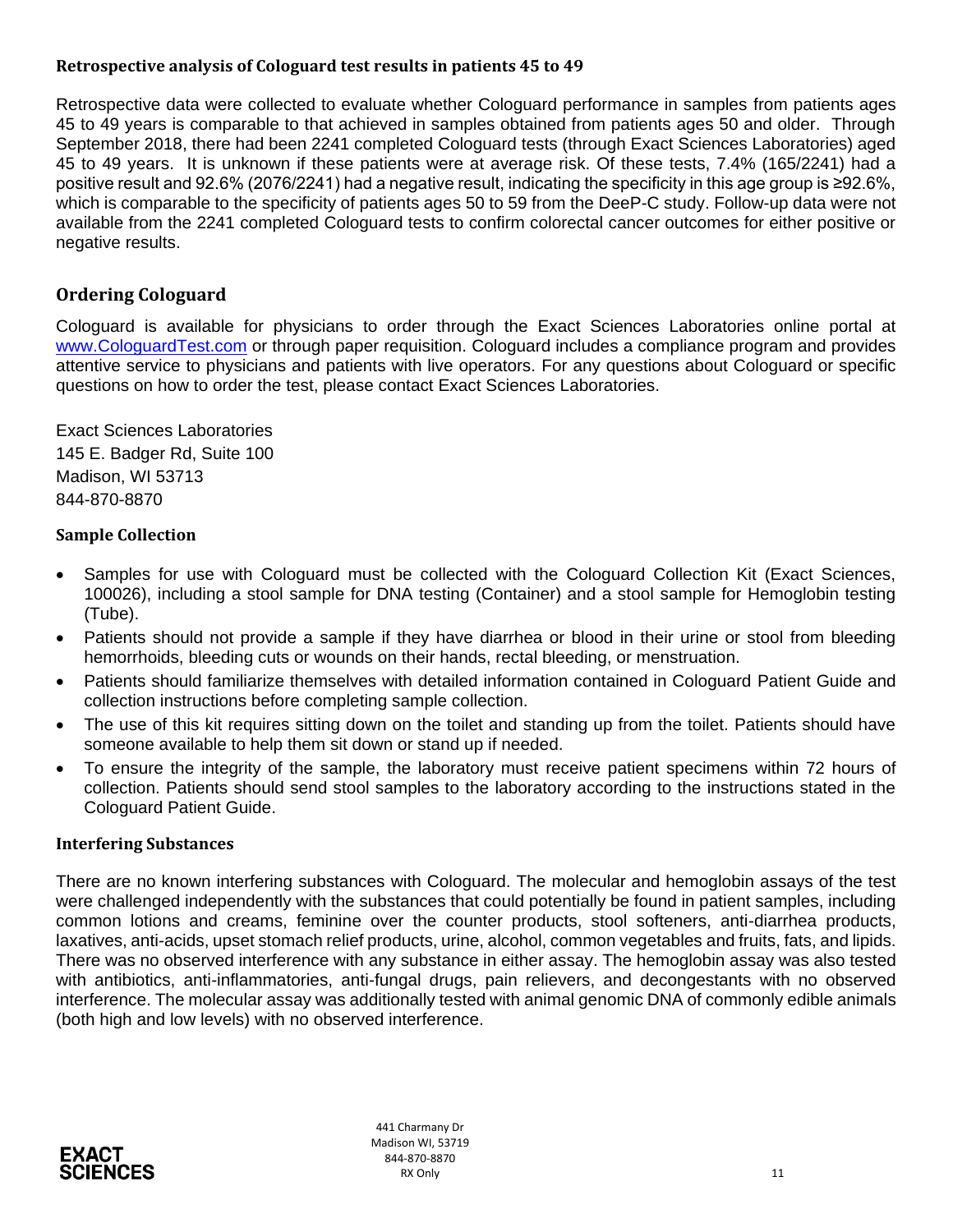### <span id="page-11-0"></span>**Instructions for Sample Collection**

Once the Cologuard test has been ordered, the collection kit will be sent to the patient at their home. Detailed instructions for patient specimen collection are provided in the Cologuard Patient Guide as part of the collection kit. Full closure of the stool collection container should be emphasized to patients to ensure receipt of a usable sample for testing. A toll-free number is also provided with the patient guide to ensure that any patient questions are addressed. An overview of the collection process is provided in the figure below.



**Figure 5: Patient sample collection process** 

#### <span id="page-11-1"></span>**Interpretation of Cologuard Results**

A negative test result means that the test did not detect abnormal DNA and/or blood in the sample. A test can also have a negative result that is incorrect (false negative). For that reason, it is important to continue a regular screening schedule with your patients. A positive Cologuard test means that the test detected abnormal DNA and/or blood that could be caused by precancer or cancer in the colon or rectum. A test can also have a positive test that is incorrect (false positive). Any positive result should be followed by a diagnostic colonoscopy. In some cases Cologuard may not generate a result. If this occurs a new patient sample may be requested.